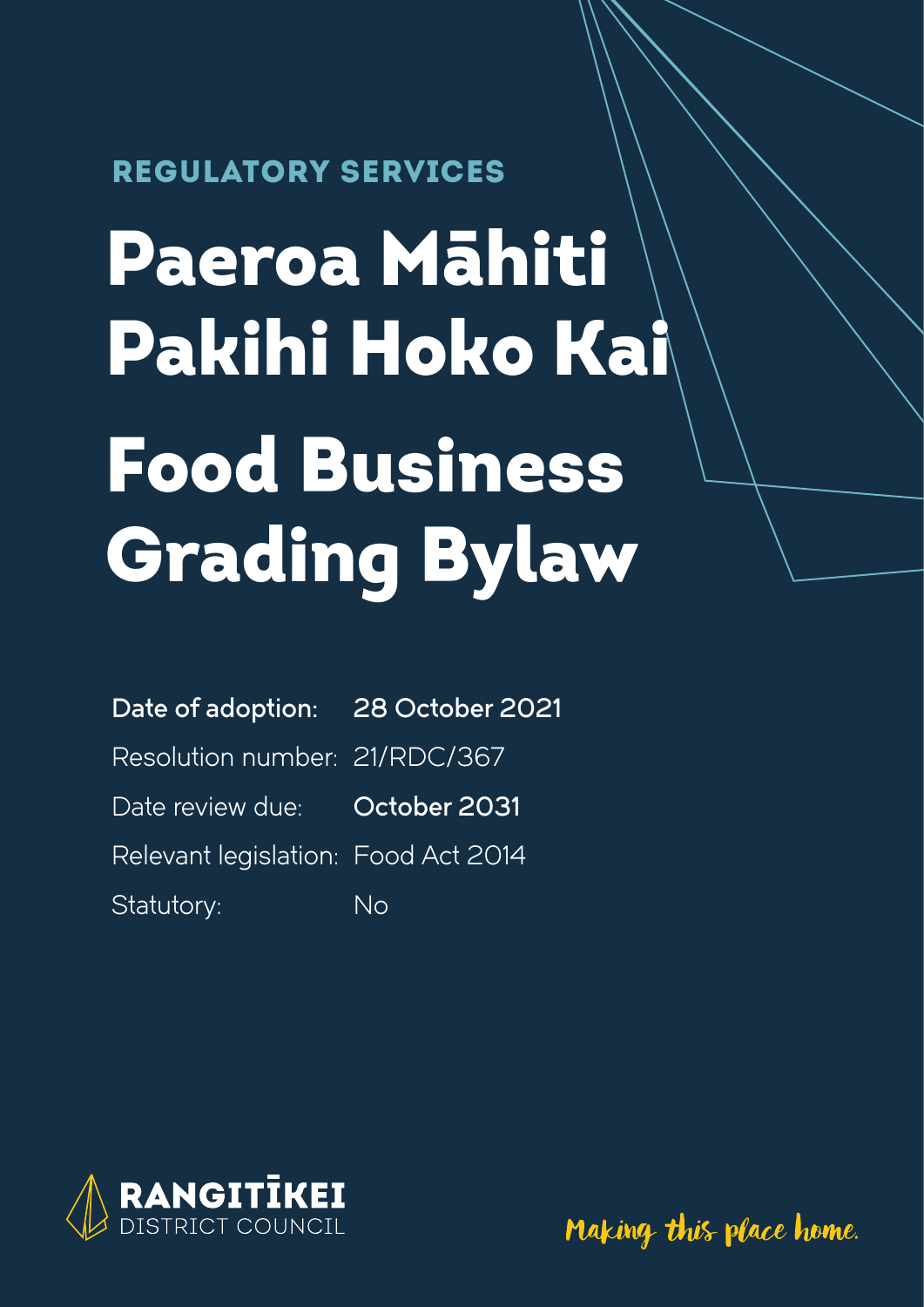#### **RANGITIKEI DISTRICT COUNCIL**

#### **FOOD BUSINESS GRADING BYLAW 2021**

#### **Paeroa Māhiti Pakihi Hoko Kai**

#### **1 TITLE**

1.1 This bylaw shall be known as the Rangitikei District Council Food Business Grading Bylaw 2021.

#### **2 COMMENCEMENT**

2.1 This bylaw comes into force on 1 November 2021

#### **3 SCOPE**

- 3.1 This bylaw is made under the authority given by sections 145 and 146(a)(v) of the Local Government Act 2002.
- 3.2 This bylaw applies to:
- a) Premises for which Council is the Registration Authority.
- b) Food Businesses that are registered with another Authority and request a grading inspection.

#### **4 PURPOSE**

- 4.1 The purpose of this bylaw is to:
- a) Allow the community to make informed decisions in respect to food businesses.
- b) Support Council's role in monitoring food businesses.

#### **5 INTERPRETATION**

5.1 For the purposes of this bylaw the following definitions apply:

**AUTHORISED OFFICER** means an Environmental Health Officer warranted by the Rangitikei District Council.

**COUNCIL** means the Rangitikei District Council.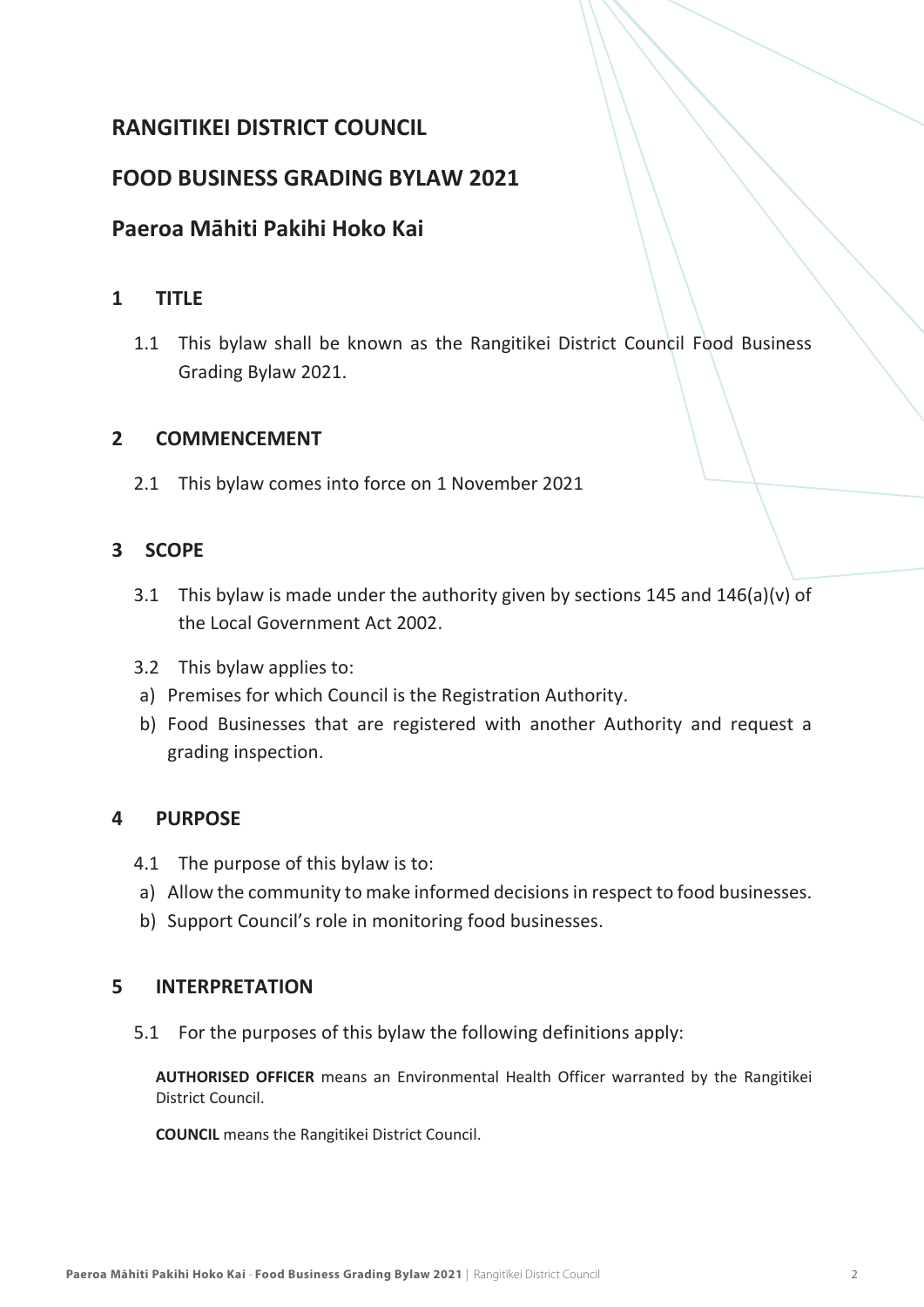**FOOD** shall have the same meaning as in Section 9 of the Food Act 2014 or any subsequent legislation.

**FOOD HANDLER** means any person who is directly involved with the handling, packaging, preparation and/or cooking of food for human consumption.

**FOOD BUSINESS** shall have the same meaning as in Food Act 2014.

**GRADE and GRADING** means the grade allocated to a food business following an inspection by an Authorised Officer in accordance with the matrix in Appendix 1. The definition of the grades awarded under this bylaw are listed below:

**GRADE A** means Excellent – with a premises score rating of 20 to 25.

**GRADE B** means Good – with a premises score rating of 15 to 19.

**GRADE D** means Sub-standard – with a premises score rating of 9 to 14.

**GRADE E** means Unacceptable – with a premises score rating of 0 to 8.

**GRADE N** means New – where premises are new or have transferred operator, and are awaiting grading.

**GRADING CERTIFICATE** means the certificate issued to a food business following an inspection or a re-inspection, stating the grade allocated to the premises by an Authorised Officer.

**INSPECTION** means an assessment by an Authorised Officer to establish the level of compliance with the current food safety legislation applicable to the food business.

**OPERATOR** shall have the same meaning as in section 8 of the Food Act 2014 or any subsequent legislation.

**OFFENCE** means a failure to comply with the requirements of this bylaw.

**RE-INSPECTION** means a follow up inspection by an Authorised Officer to determine if the remedial works/actions identified at a previous inspection have been rectified.

**RE-GRADING** means a re-assessment of a food business for grading purposes.

**Verification** means an assessment by an Authorised Officer to establish the level of conformance with a documented Food Safety Programme and compliance with the Food Act 2014.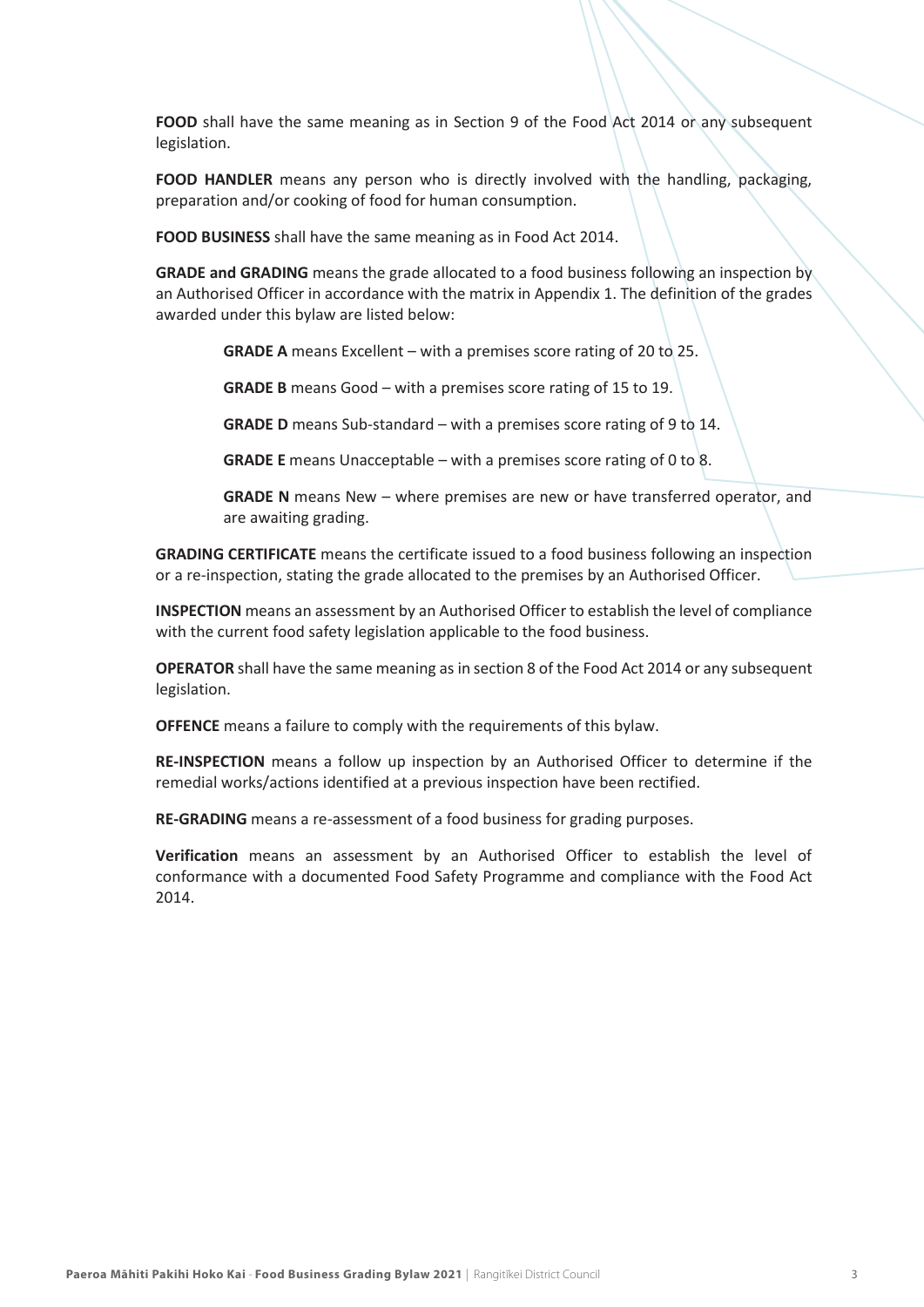#### **6 GRADING**

- 6.1 All food businesses will be allocated a grade as required by the specific plan they use or if requested by the food business.
- 6.2 A new food business or a food business that has had a change of operator, will receive a grading inspection/verification within six weeks of continuous operation.
- 6.3 Grades will be calculated using the criteria in Appendix 1. Due to the food safety importance of sections 1 to 4 of Appendix 1. Any food business scoring 3 or below in any one of these sections will be ineligible for the award of an "A" grade and any score of 1 or below in any one of these sections will result in a "E" grade.
- 6.4 A grading certificate shall be issued to the operator of a food business as soon as practicable following an inspection/verification, but no longer than twenty working days following an assessment.
- 6.5 The current grade certificate must be displayed at each public entrance of the business, so as to be readily visible from the exterior of the premises.
- 6.6 The grading certificate shall be current for a period required until another grading is due from the date of issue or such lesser time if it is amended, cancelled or withdrawn by an Authorised Officer following a subsequent grading or other inspection.
- 6.7 Grading certificates are not transferable from one operator to another.

#### **7 RE-GRADING**

- 7.1 The operator of the food business may apply in writing to the Council at any time for re-grading inspection.
- 7.2 If accepted, re-grading inspections will take place within 20 working days of receipt of a written request.
- 7.3 A grading certificate will be issued within twenty working days following the re-grading inspection/verification.
- 7.4 Any re-grading/re-inspections shall be charged at the rates set by the Council.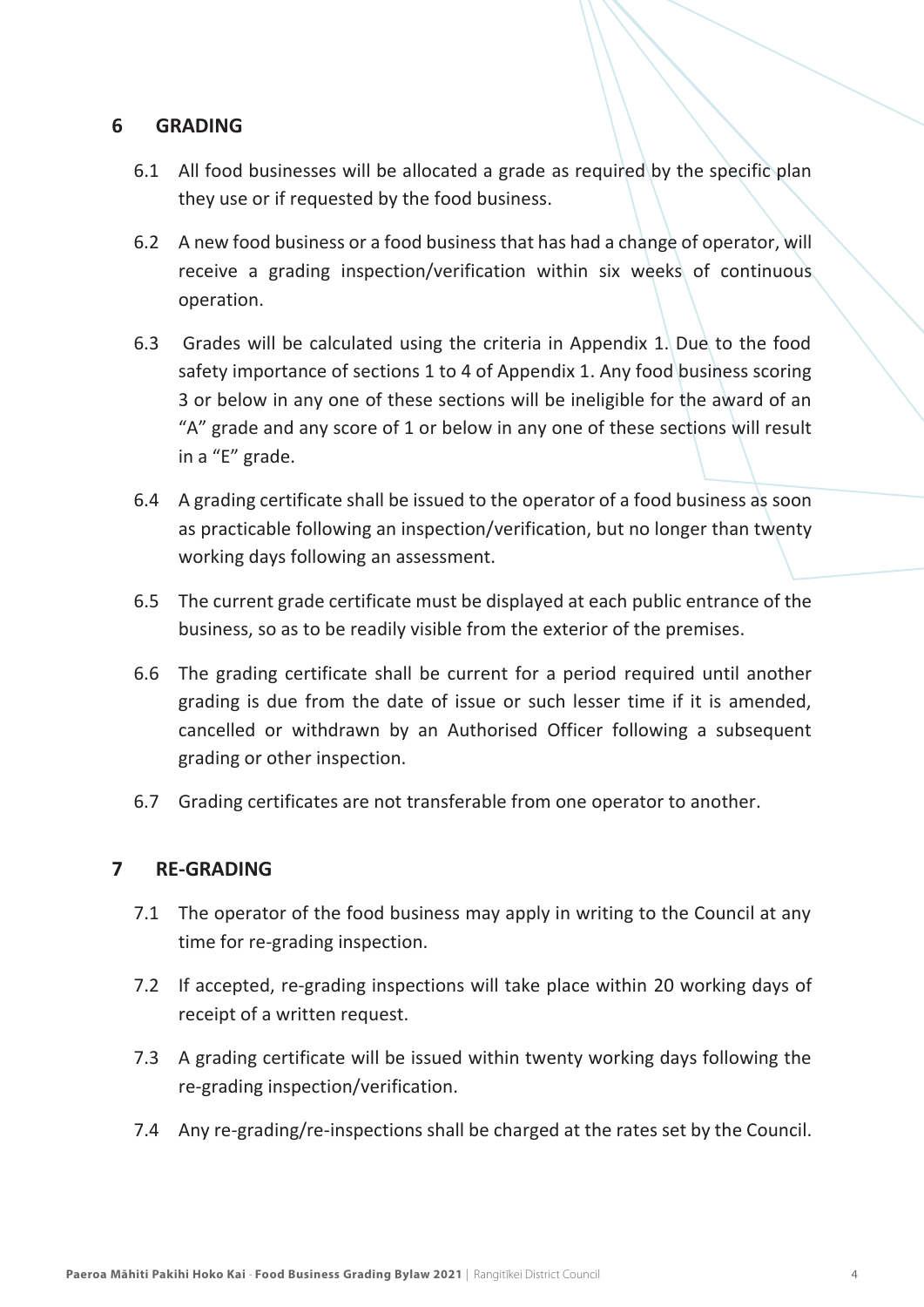#### **8 APPEALS**

- 8.1 Any Operator of a Food Business may appeal against any grading or against any requirement made by an Authorised Officer in accordance with this bylaw.
- 8.2 An appeal must be directed to the Council in writing and must be received within ten working days of notification of the grade and/or requirement.
- 8.3 The decision of an Authorised Officer shall stand until such time as the Council determines the matter. The right of appeal under this bylaw is in addition to any other statutory right made available to the Operator.
- 8.4 Council's Hearings Committee will determine the appeal.

#### **9 Fees**

9.1 Fees are set by resolution of Council.

#### **10 Penalties**

10.1 In accordance with section 239 of the Local Government Act 2002, every person who breaches this bylaw commits an offence and is liable on summary conviction to the penalty set out in section 242(4) of that Act (being a fine not exceeding \$20,000).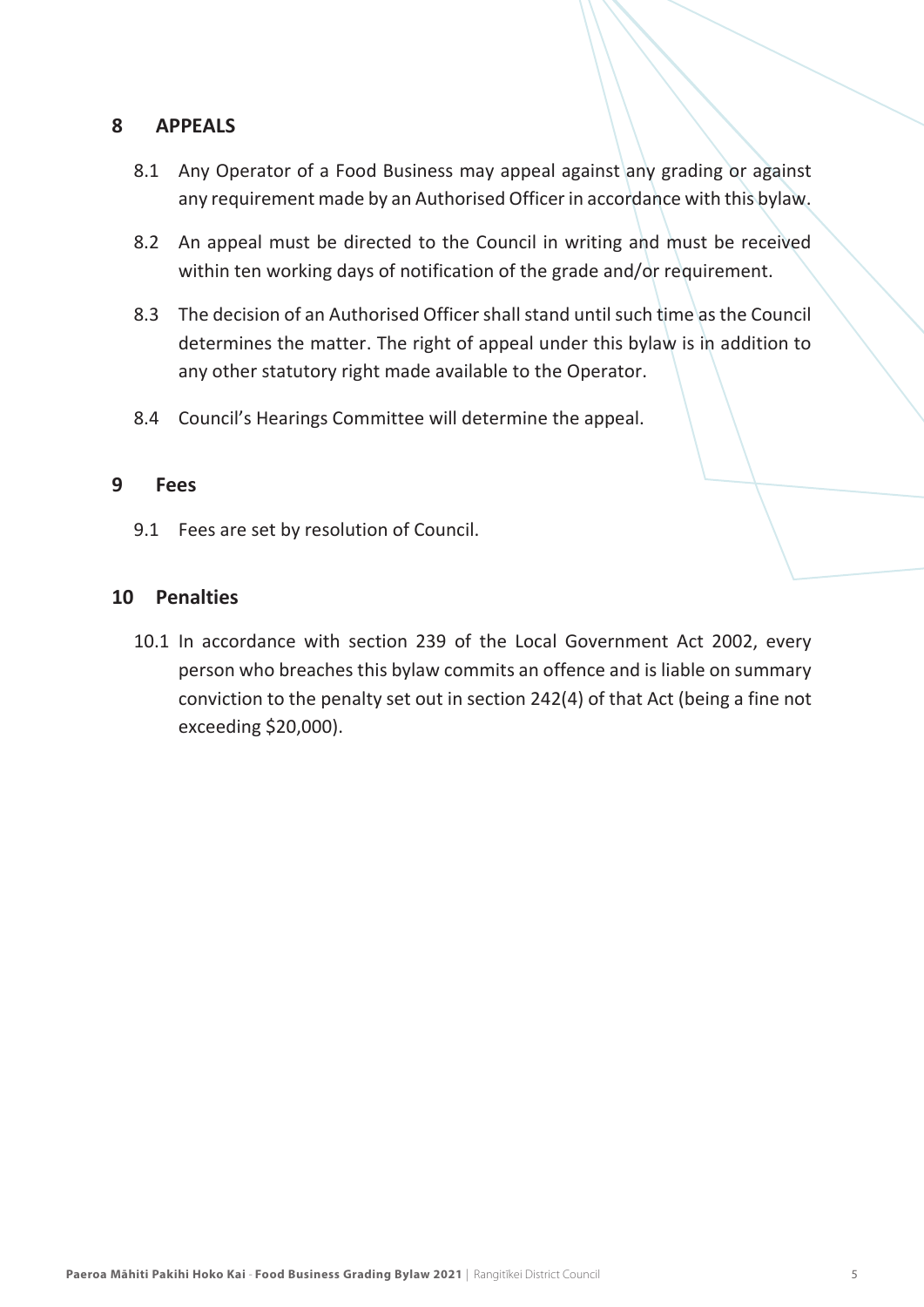#### **APPENDIX 1: ENVIRONMENTAL HEALTH FOOD BUSINESS INSPECTION MATRIX**

| $\mathbf{\mathbf{\mathsf{H}}}$<br>Section | ASSESSMENT OF PERSONAL HYGIENE PRACTICES                                               | Score |
|-------------------------------------------|----------------------------------------------------------------------------------------|-------|
|                                           | Excellent standard of personal hygiene, all required tools provided to a high          |       |
|                                           | Standard.                                                                              |       |
|                                           | Good standard of personal hygiene, wash hand basins fully equipped.                    | 4     |
|                                           | Acceptable standard of personal hygiene, wash hand basins fully equipped.              |       |
|                                           | Personal hygiene needing improvement, wash hand basins not fully equipped.             |       |
|                                           | Lack of understanding of personal hygiene requirements, wash hand basins are not fully |       |
|                                           | equipped.                                                                              |       |
|                                           | Serious breaches of hygiene practice requirements                                      |       |
|                                           |                                                                                        |       |

| $\sim$<br>Section | ASSESSMENT OF TEMPERATURE CONTROL                                               | Score |  |
|-------------------|---------------------------------------------------------------------------------|-------|--|
|                   | Written temperature monitoring programme, procedures relating to temperature    | 5     |  |
|                   | control in place and fully implemented.                                         |       |  |
|                   | Temperature monitoring programme and procedures relating to temperature control | 4     |  |
|                   | in place, but not fully documented.                                             |       |  |
|                   | Minimal risk of temperature abuse. Temperatures in compliance with requirements |       |  |
|                   | Temperature control generally good, but some significant gaps in procedures     |       |  |
|                   | Some evidence of temperature abuse and food potentially contaminated            |       |  |
|                   | Serious breaches of temperature control                                         | 0     |  |
|                   |                                                                                 |       |  |

| ന<br>ction<br>قى | ASSESSMENT OF FOOD PROTECTION                                                  | Score |
|------------------|--------------------------------------------------------------------------------|-------|
|                  | Documented systems in place and evidence that procedures have been implemented |       |
|                  | Food protected and systems in place, but not documented                        |       |
|                  | Some systems in place, food unlikely to be exposed to contamination            |       |
|                  | Systems needing improvement, risk that food exposed to contamination           |       |
|                  | Lack of food protection and evidence that food exposed to contamination        |       |
|                  | Serious breaches of food protection requirements                               |       |

| $\overline{a}$<br>Section | ASSESSMENT OF CLEANING AND SANITISING                                                   | Score |
|---------------------------|-----------------------------------------------------------------------------------------|-------|
|                           | Excellent overall standard of cleanliness, documented cleaning schedule in place.       |       |
|                           | Excellent overall standard of cleanliness but no documented cleaning schedule in place. |       |
|                           | Good standard of cleanliness                                                            |       |
|                           | General standard of cleanliness reasonable – improvement needed to prevent a fall       |       |
|                           | in standards                                                                            |       |
|                           | Premises in a poor condition, general lack of effective cleaning                        |       |
|                           | Premises in an unacceptable condition, almost total non-compliance with food protection |       |
|                           | requirements.                                                                           |       |

| ഥ<br>Section | ASSESSMENT OF PREMISES (STRUCTURAL)                                          | Score |
|--------------|------------------------------------------------------------------------------|-------|
|              | Excellent overall condition, maintenance programme in place                  |       |
|              | Very good overall condition, regular maintenance                             | 4     |
|              | Good overall condition, suitable for purpose                                 |       |
|              | Reasonable overall condition, but improvements needed to prevent a fall in   |       |
|              | standards                                                                    |       |
|              | Poor overall condition and general lack of maintenance                       |       |
|              | Serious structural deficiencies and premises not suitable to be used as food | 0     |
|              | premises                                                                     |       |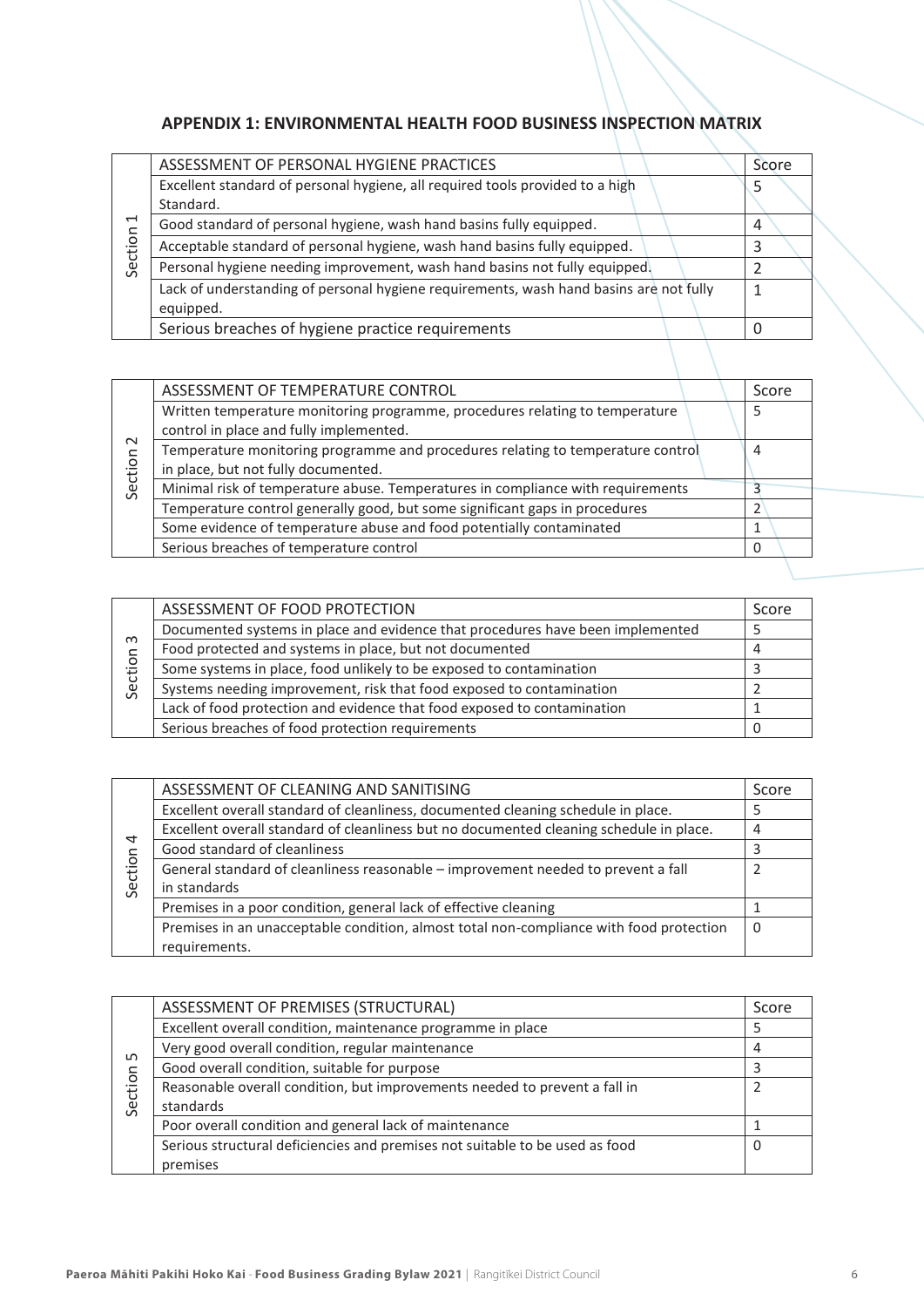

# Andy's Nosh Shop



Signed: *Bob Smith* Bob Smith Environmental Health Officer Date: 1/05/2020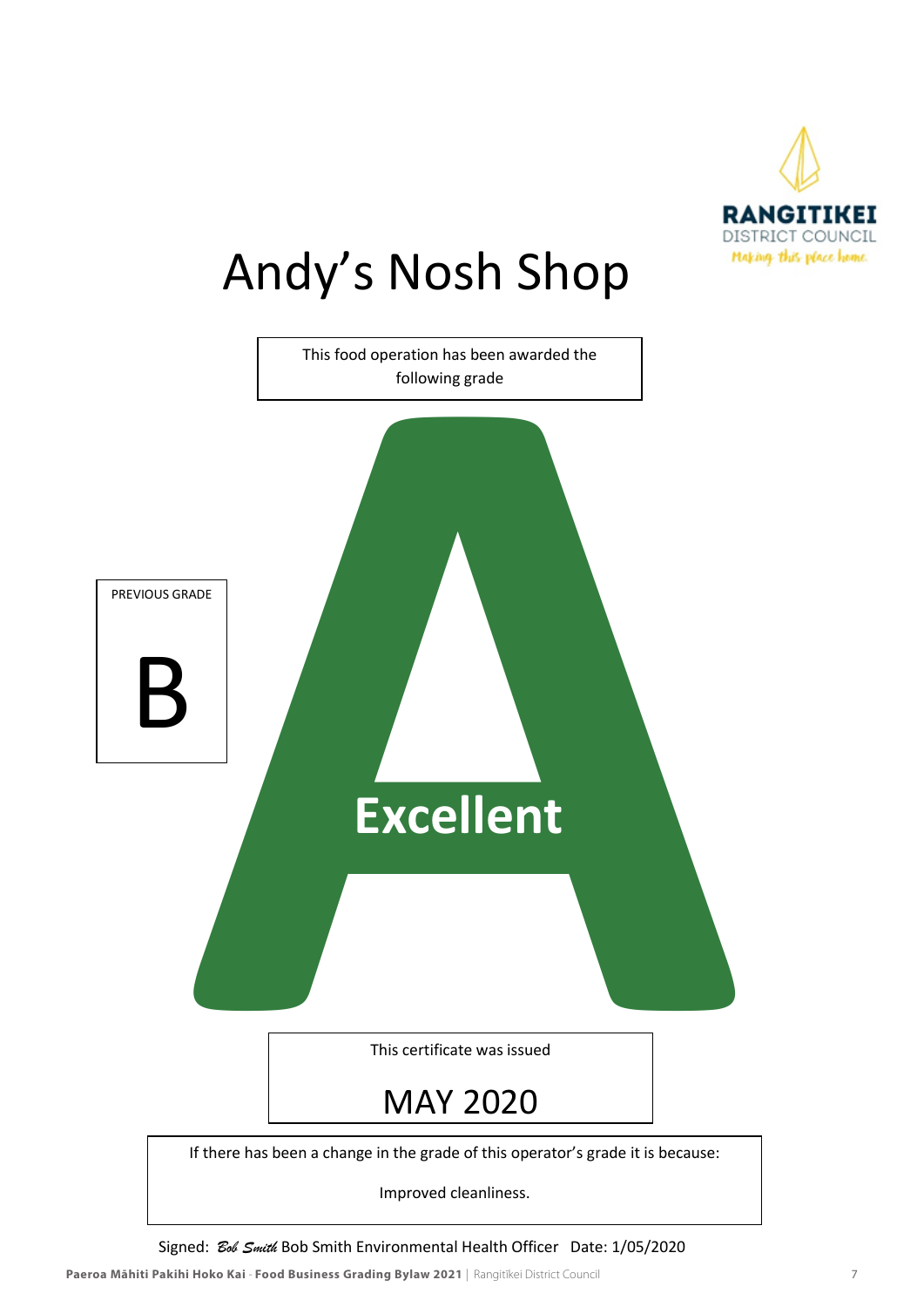## Dean's Dream Burgers

Hunterville



Poor Food Handling Practise

Signed: *Bob Smith* Bob Smith Environmental Health Officer Date: 1/06/2020

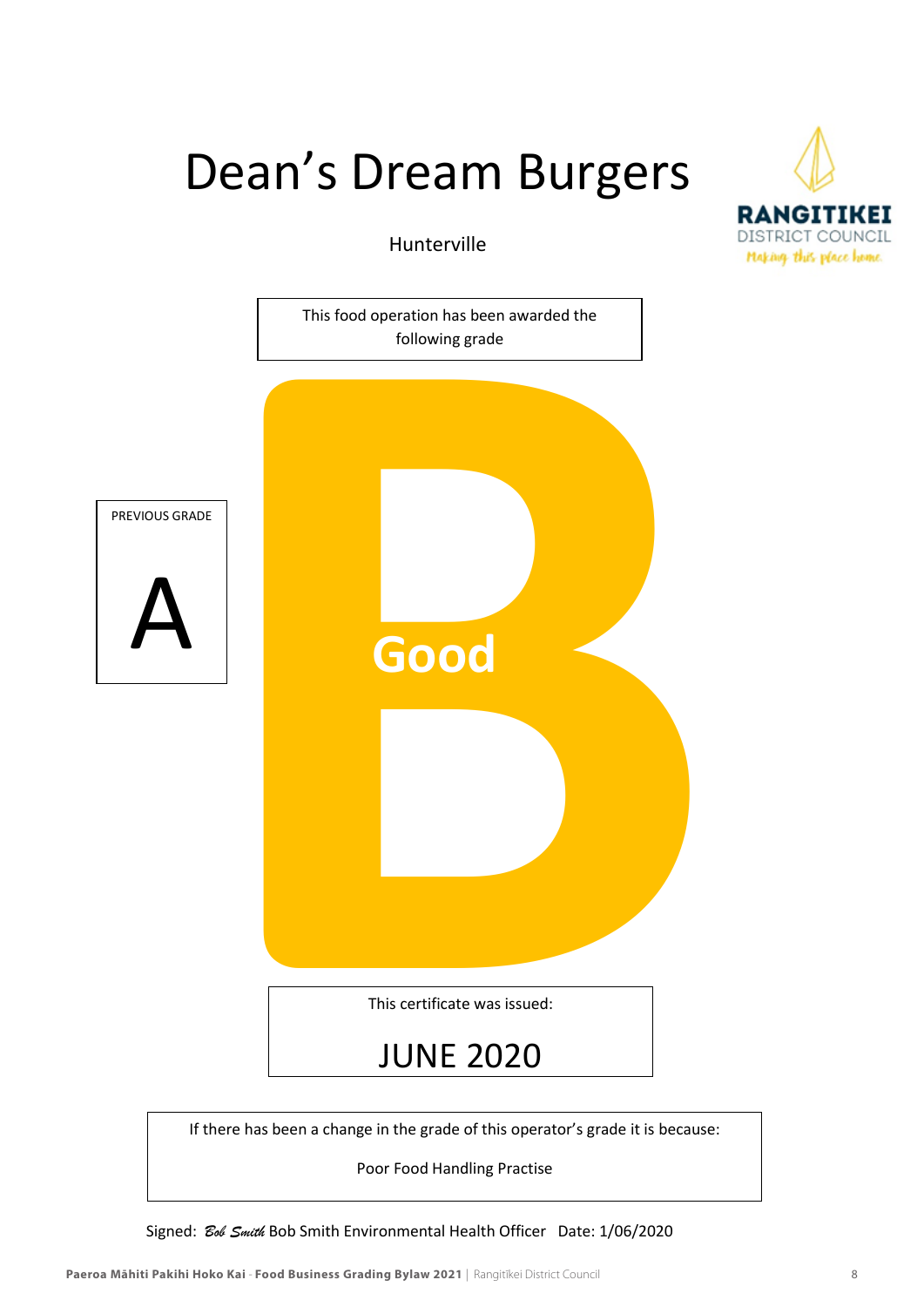

# Lynne's Lovely Tea Rooms **RANGITIKE!**



Signed: *Bob Smith* Bob Smith Environmental Health Officer Date: 1/06/2020